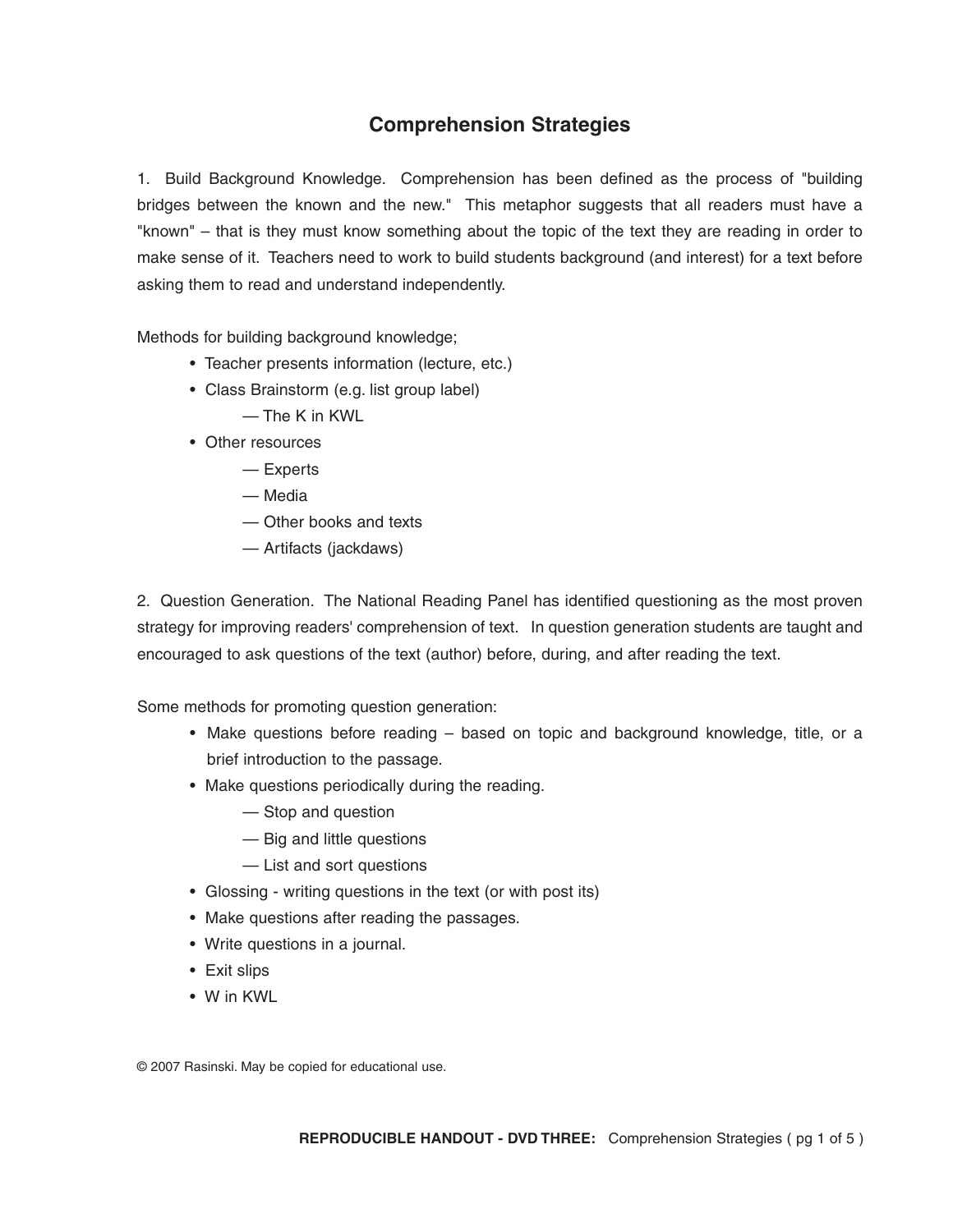3. Prediction Generation. In making predictions readers use their background knowledge along with information from the text to create hypothesis about what may happen next in a passage. The predictions can then be used for further discussion after the reading has concluded.

Some methods for promoting prediction generation:

- Anticipation Guides A set of statements that students agree or disagree with prior to the reading of a passage. After reading students return to the guide and reflect on and discuss their responses.
- Prevoke prediction based on vocabulary.
- Prediction based on selected sentences given by the teacher before reading.
- Prediction based on illustrations from the passage.
- Prediction based on the title and headings from a passage.
- Predictions and discussion made at regular stopping points throughout the text (i.e. Directed Reading-Thinking Activity)

4. Imagery. Students create mental images during or after reading a passage. The images are normally thought to be visual images, but they can also involve auditory, kinesthetic, or other images that involve senses.

Some methods for promoting imagery in reading:

- Draw a picture/sketch while reading
- Sketch to stretch share pictures and ask classmates to comment on and discuss sketches made by classmates.
- Discuss mental images that are made while reading
- Tableau physical representation of content from a text.
- Create or select a song or melody that represents meaningful information from the passage

5. Written Response. Students are asked to reflect on the meaning of a passage by using writing as a means and method of reflection. In the process of writing the reader is asked to "keep thinking it over" and through that deep reflection can gain greater insight into his or her reading.

Some methods for promoting written response:

• Leaning Log/Journal. Students respond to their reading/instruction by writing about it on a regular basis. Types of entries:

— Summary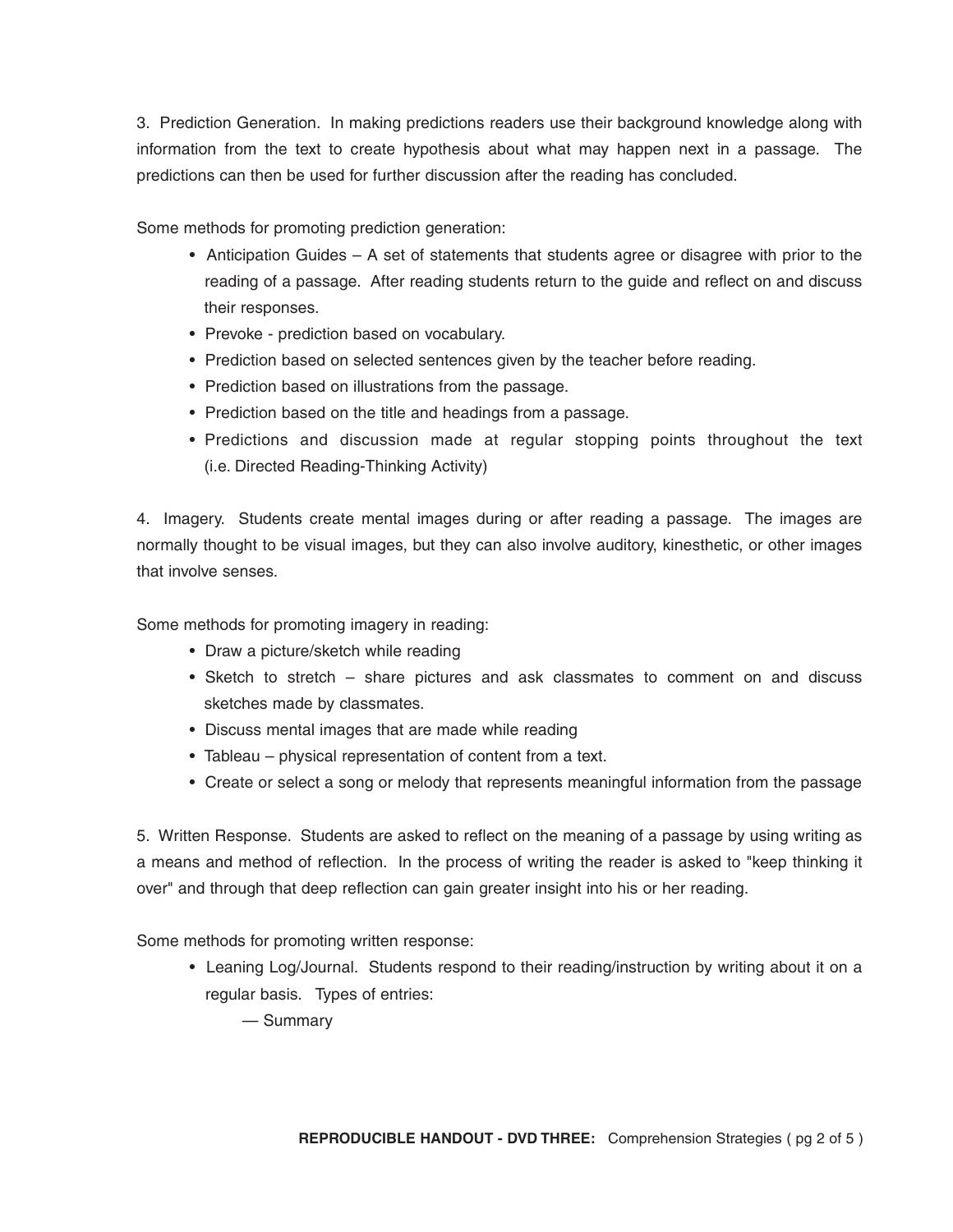- Troubleshoot what am I having trouble with.
- Defining of words/concepts in my own words.
- Explaining particular processes.
- Double Entry Journals
- Dialogue Journals
- Write and Share 2
- The L in KWL

6. Summarizing and Synthesizing – putting things into one's own words helps students prioritize and recast information in language they find familiar and understandable. Summarizing involves the simple prioritizing and restating of information from a single source. Synthesizing involves summarizing across multiple sources or one extended information source.

Some methods for teaching and promoting summarizing and synthesizing.

- Process
	- Brainstorming information from passage.
	- Prioritize information.
	- Consolidate information.
	- Restate consolidated information
	- Identify main idea
	- Elaborate on main idea
	- Identify multiple main ideas (multiple sources).
	- Consolidate the multiple ideas.
- Inquiry Charts
- The S in KWL-S

7. Compare and Contrast. Readers are asked to make a connection between a text or element of a particular text and something else; and then use that something else as a basis for studying and understanding the text.

Some types and methods for doing compare contrast.

- Text to text connection
- Text to life (personal) connection
- Metaphorical and analogical connections
- Use of graphic organizers e.g. Venn diagram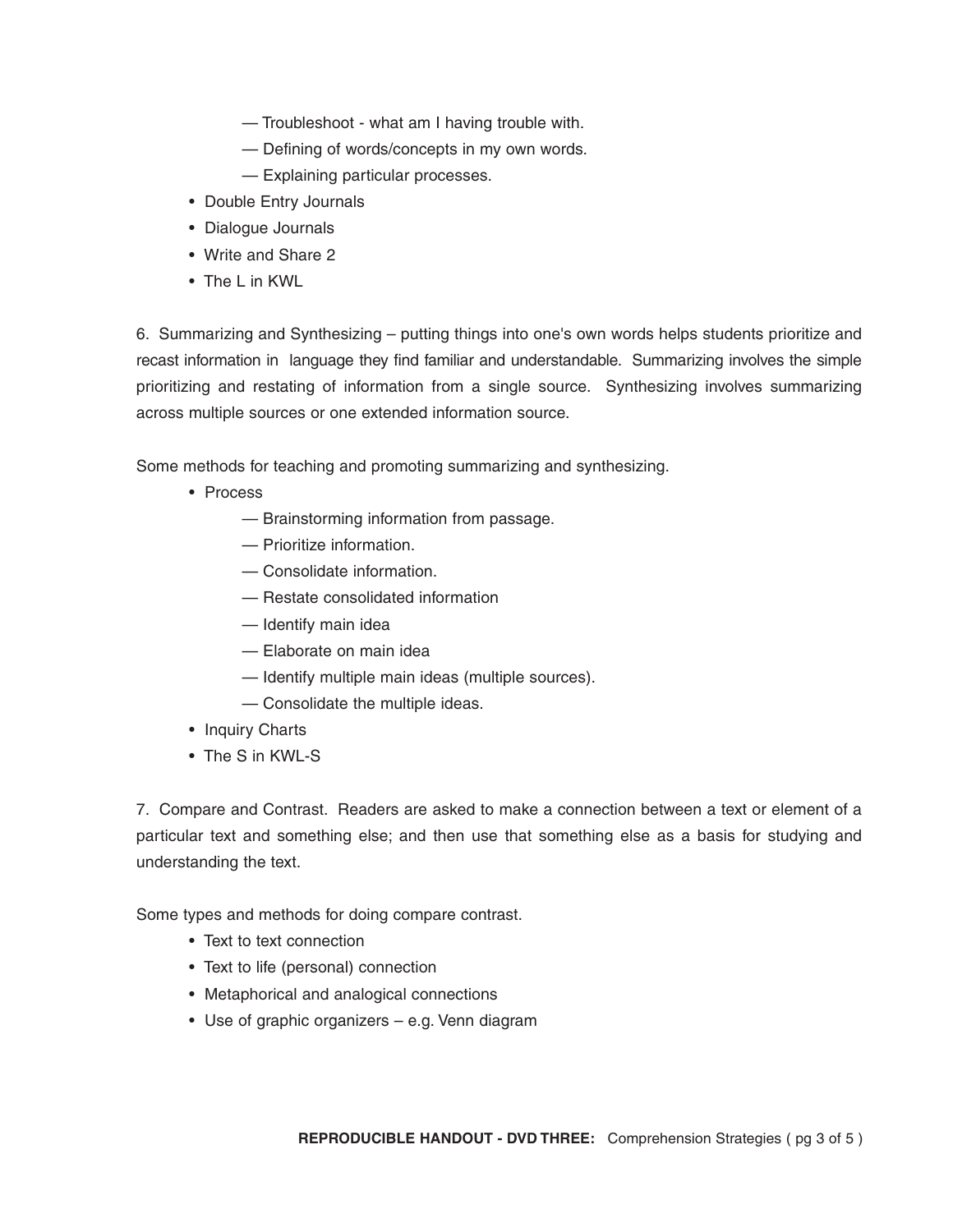• Discussion (Debate) Web

8. Graphic Organizers and Text Structure. Graphic representation of texts and reflection on the organizational structure of the text helps readers to see the underlying and logical organization used by the author in constructing the meaning he or she wishes to convey to the reader.

Some types of graphic organizers:

- Narrative (linear) map
- Informational (hierarchical) map
- Herringbone map

Some types of text structure:

- Chronological
- Enumeration (listing)
- Cause–Effect
- Problem–Solution
- Compare–Contrast

9. Cooperative Learning. The highest form of learning happens when one teaches. Cooperative learning activities attempt to put students in the role of teacher by having them present information to others.

Some methods of cooperative learning:

- Group projects
- Student-led literature discussion groups
- Think–Pair–Share
- Jigsaw (each student takes responsibility for a particular portion of a text to read and report to the group)

10. Keep Thinking It Over — Insight and understanding is sometimes achieved through long–term reflection on a particular topic, event, passage, etc. Revisiting ideas, arguments, texts, and other topics under consideration helps students continually reflect on something that is to be learned.

Some methods for helping students to "keep thinking it over:"

• Ongoing discussions